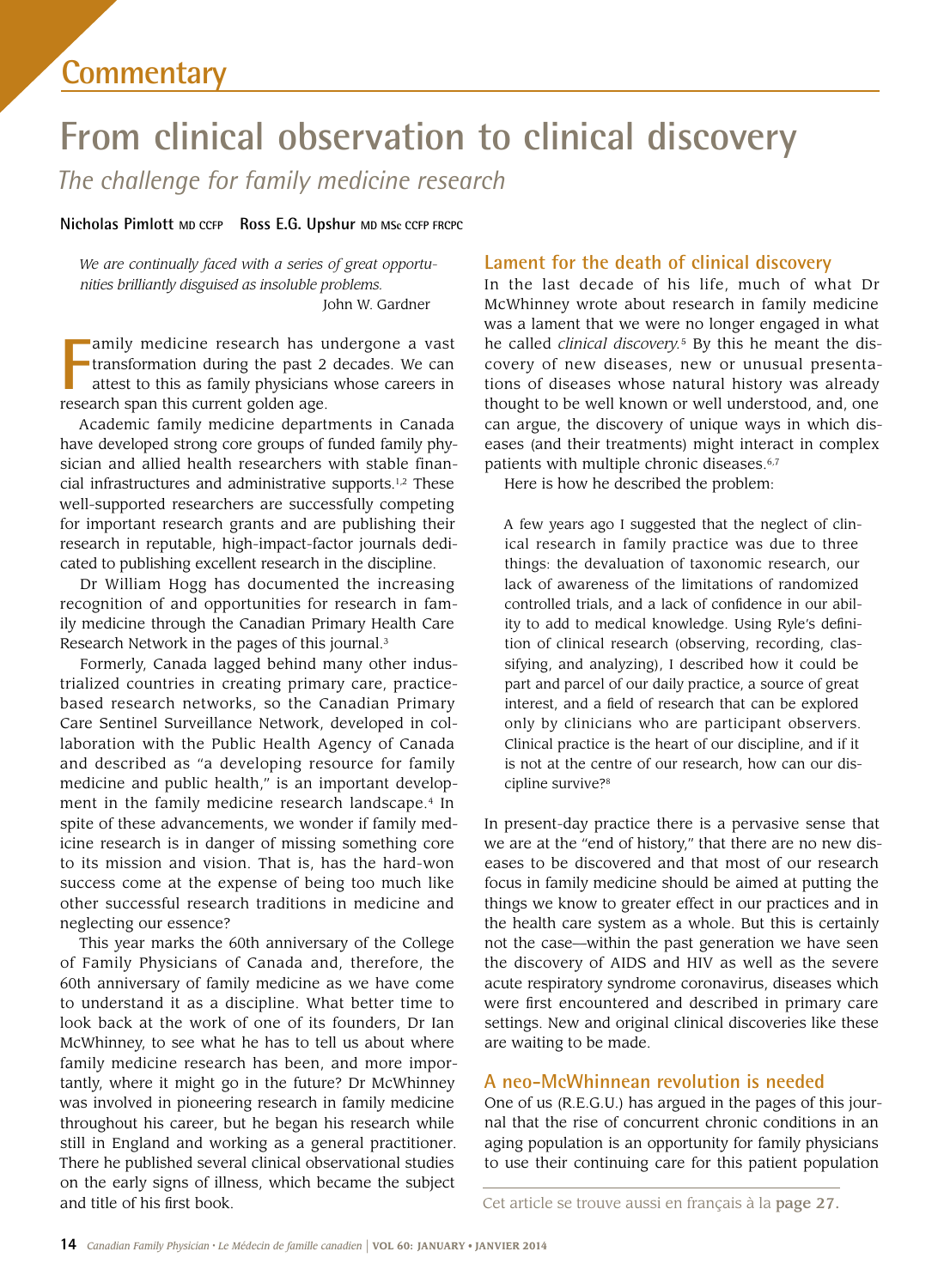to better describe and classify the novel ways in which these chronic conditions manifest. It might require a neo-McWhinnean revolution to foster and promote family physicians' attention to close observation in clinical care in this population.<sup>9</sup>

How then can we bridge the gap between the family physician primarily engaged in clinical practice and best placed to make such discoveries, and the developing infrastructure of family medicine research and knowledge dissemination?

The frst step is to re-evaluate the way we train family medicine residents to engage with research. For more than 20 years training programs have focused their efforts on having residents carry out original research projects under the supervision of preceptors, preferably those with research credentials. The yield from this approach in terms of developing critical appraisal skills, attracting family medicine trainees to research careers, and yielding publications in research journals has been very low indeed. Some would argue that by the end of such an exercise we have permanently inoculated our residents against the importance of research in their clinical [practices.10](https://practices.10) 

 we will at least be providing them with practice-relevant This failure has been recognized in many academic departments, resulting in a shift in emphasis toward replacing the resident research project requirement with a continuous quality improvement project in the hope that skills that they can repeatedly use when they graduate. It is too early to say whether such an approach will succeed.

## **Embracing clinical discovery**

 tice that McWhinney labeled *clinical discovery*. From a dents write case reports describing such phenomena We believe that a more relevant and useful approach is to train residents to become more acute clinical observers and to recognize the phenomena in pracpractical point of view, this would involve having resiobserved in their own practices, engage with other clinicians in their group practices to gather additional cases, and write these observations up for publication.<sup>11</sup> A perfect example of just such an approach is a case, published by Shepherd and Lyon while Shepherd was a family practice resident, of gingival bleeding that was the initial presenting symptom of prostate cancer in a 72-year-old family practice patient.<sup>12</sup> There are now many vehicles for publishing rigorous, wellstructured, peer-reviewed clinical cases (eg, *BMJ Case Reports*, *Journal of Medical Case Reports*). Encouraging both trainees and preceptors to look for meaningful opportunities to document and publish cases could facilitate legitimating clinical observation and disseminating the results.

The second step is to systematically develop processes that would allow clinicians working at the "coal

 ily physicians who make important and new clinical face" to engage with the developing cadre of professional family medicine researchers and infrastructures when they make discoveries in clinical practice that warrant further description and characterization. For example, there is a particular opportunity for famobservations and who are practising as part of larger practice-based research networks to leverage the expertise of both their research colleagues and the larger collective clinical data available through the network. In developing such processes it is crucial that the clinician who makes the discovery is a key part of the research that unfolds as a result, rather than the one-time provider of raw material for the professional researcher. Using evolving information technology to create virtual observatories where clinical observations can be shared and approaches to patient management compared might be an innovation whose time has come. "Crowdsourcing" could extend to research in family medicine.

 provide places for family physicians to publish and A third and fnal step is to remove the structural barriers to publishing and disseminating original clinical discoveries. Original clinical discoveries often emerge with the observation of a particular case. While there are now journals specifcally dedicated to the publication of case reports, most case reports still emerge from the specialist setting. Most such cases are rarely seen in family practice and mainly add to specialist knowledge of a particular rare condition. Similarly, when family physicians do conduct clinical research in their own practices and in keeping with Ryle's definition of clinical research, it is very difficult to get the work published, even in family medicine research journals. There are several reasons for this, but a key one is that peer reviewers are unused to evaluating such discoveries properly. The work is usually rejected on the grounds that the sample size is too small or that the work was conducted in only one practice. Family medicine journals must take risks and share individual clinical observations in the form of case reports, as well as clinical observational studies grounded in practice.

The personal experiences of both authors attest to the challenges described above. One of us (R.E.G.U.) has developed the IMPACT (Interprofessional Model of Practice for Aging and Complex Treatments) clinical program in collaboration with family medicine colleagues.<sup>13</sup> The IMPACT model was inspired by the clinical despair that came from self-reflection and experience. Older complex patients were getting short shrift in routine care. Fifteen-minute visits left heavy moral residue. The problem was measured and the IMPACT team realized that patients in practices were getting older and more complex. They wrote a conceptual piece outlining the